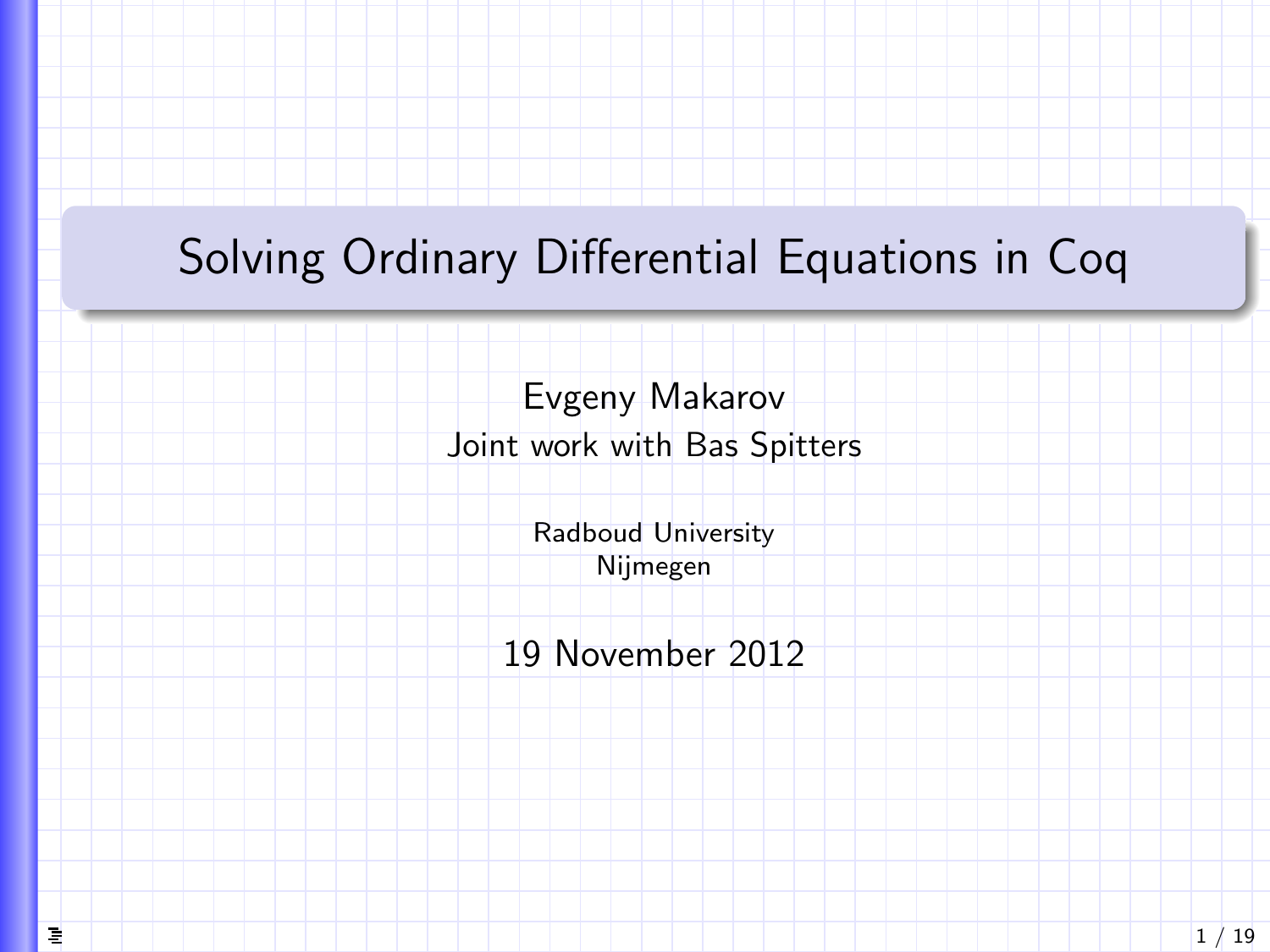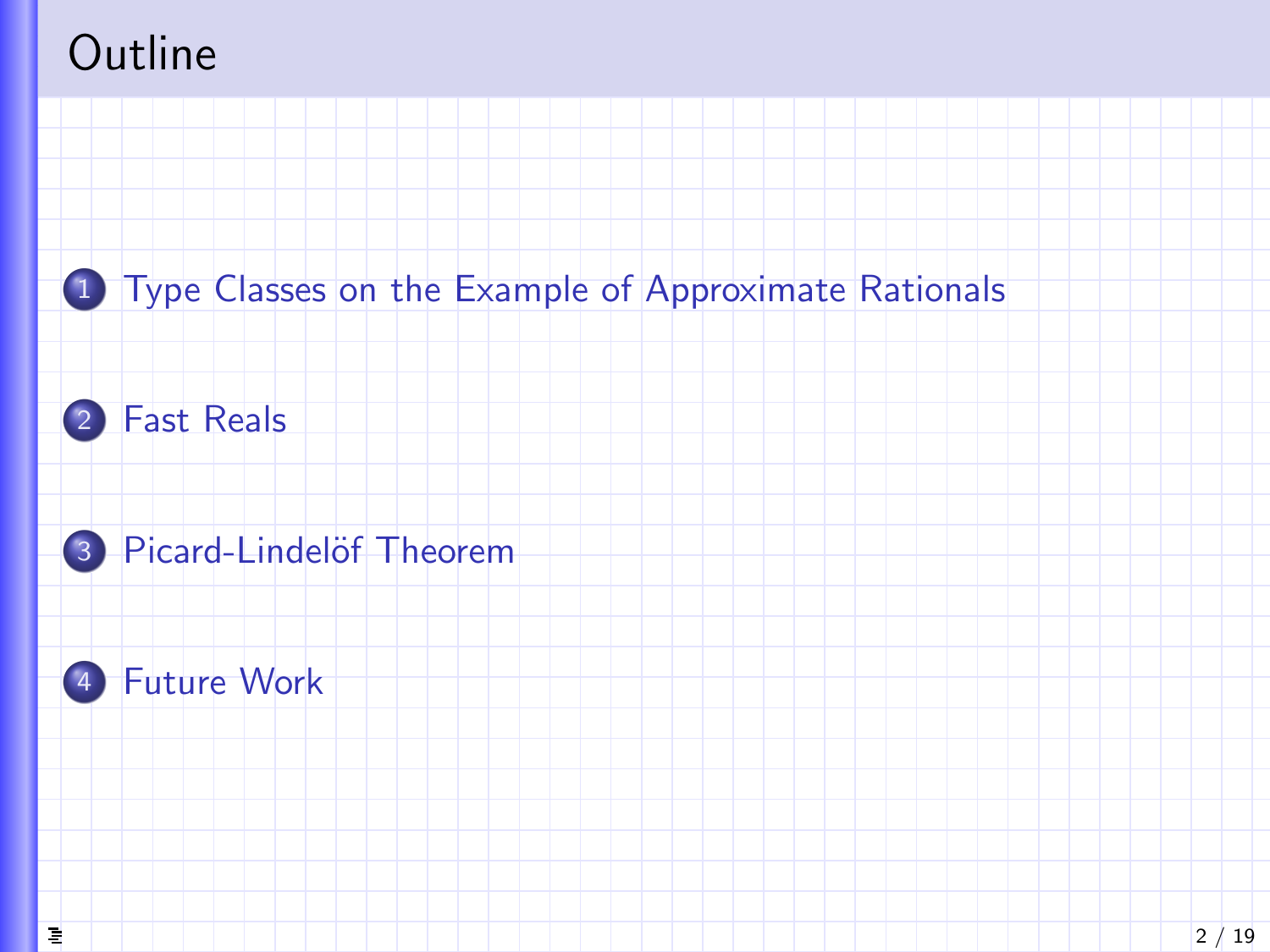<span id="page-2-0"></span>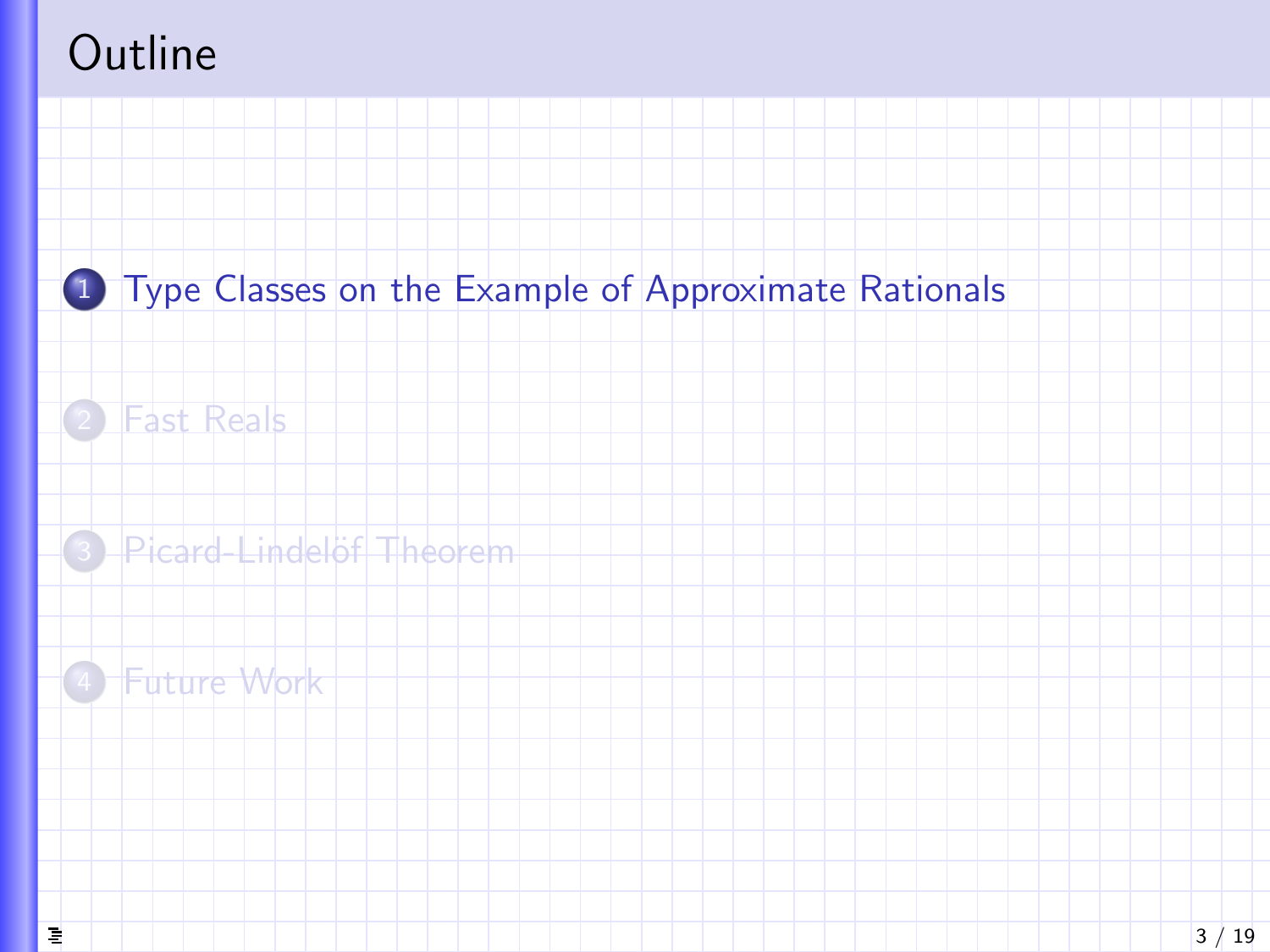## Type Classes

Type classes are parametric record types.

Coq searches for terms of these types automatically during unification.

Two most often type class uses:

(1) Operational type classes

(2) Type classes representing mathematical structures

B. Spitters, E. van der Weegen, Type Classes for Mathematics in Type Theory, 2011.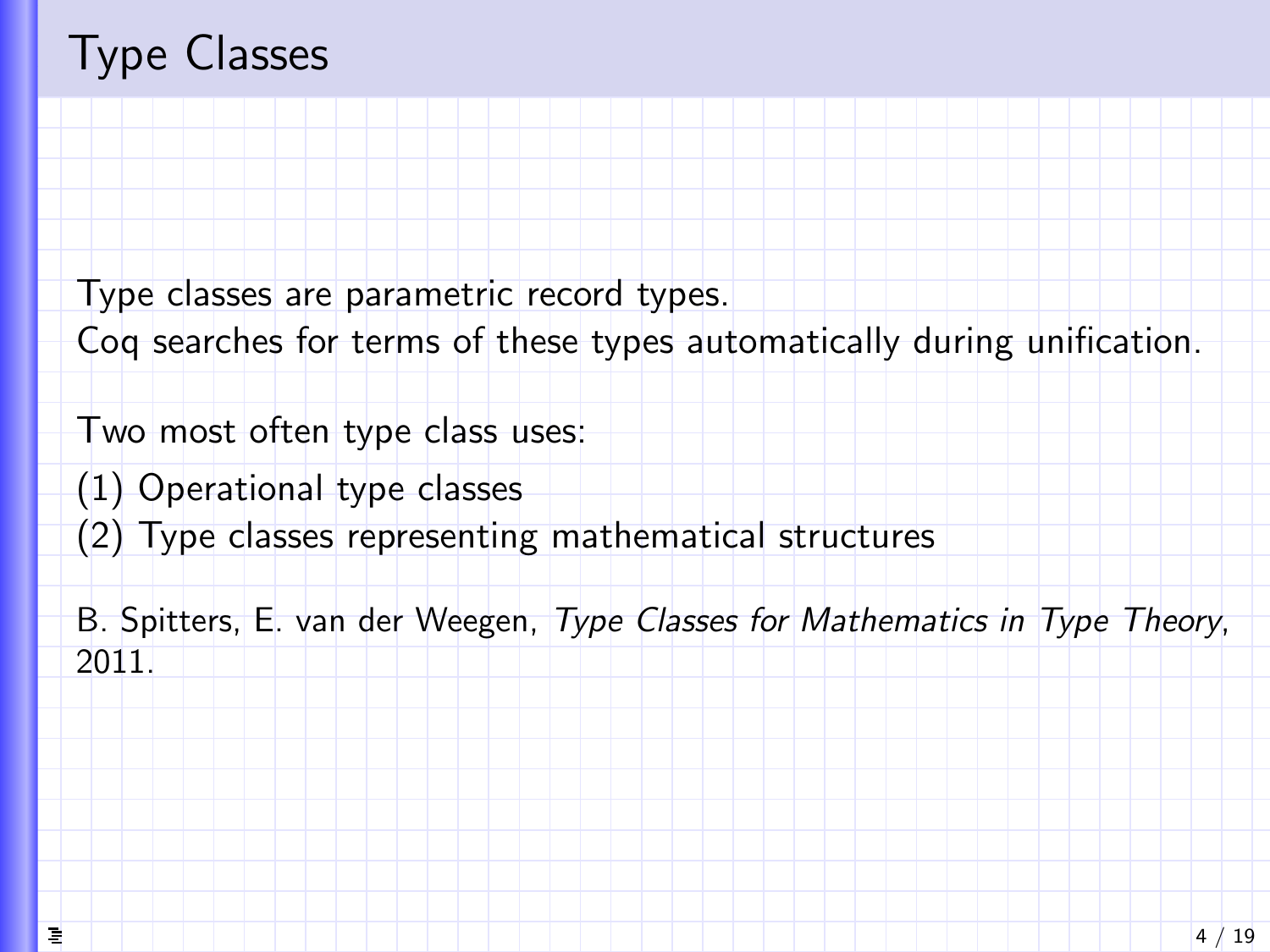### Operational Type Classes

Coq < Class Plus A := plus:  $A \rightarrow A \rightarrow A$ .

Coq < Print plus. plus =  $\lambda$  (A : CProp) (p : Plus A), p : forall A : Type, Plus A -> A -> A -> A Arguments A, p are implicit and maximally inserted Coq < Instance nat\_plus: Plus nat := Peano.plus. Coq < Variables  $x, y$  : nat. plus x y = @plus nat nat\_plus x y  $\rightarrow$  nat\_plus x y  $\rightarrow$ Peano.plus x y

 $Coq < Infix$  "+" := plus : mc\_scope.

걸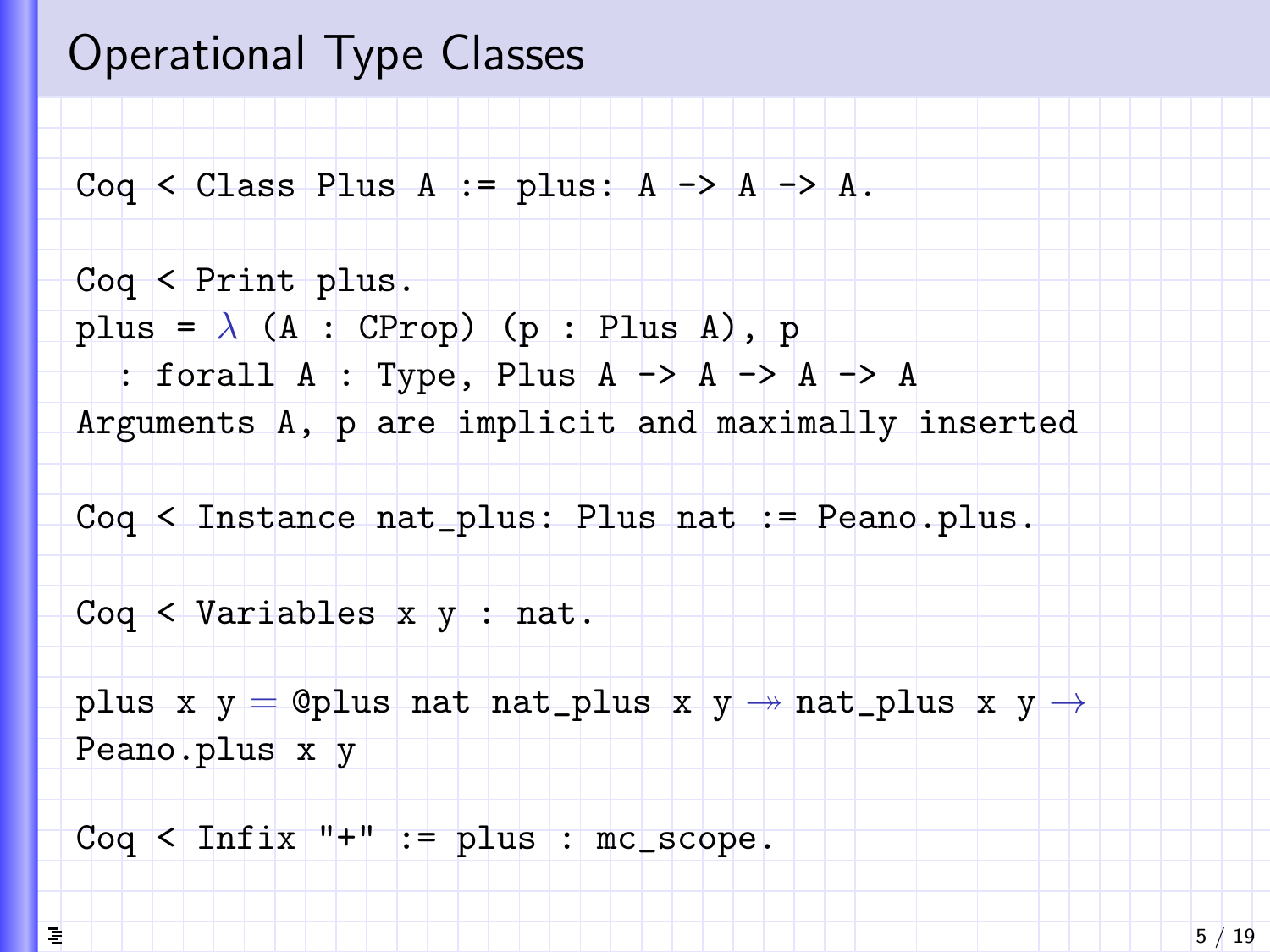#### Type Classes for Mathematical Structures

```
Class AppRationals AQ {e plus mult zero one inv} '{Apart AQ}
    '{Le AQ} '{Lt AQ}
     {AQtoQ : Cast AQ Q_as_MetricSpace}
    '{!AppInverse AQtoQ} {ZtoAQ : Cast Z AQ}
    '{!AppDiv AQ} '{!AppApprox AQ}
    '{!Abs AQ} '{!Pow AQ N} '{!ShiftL AQ Z}
    \{\forall x \ y : AQ, Decision (x = y)\}\'{\forall x y : AQ, Decision (x \le y)} : Prop := {
  aq_ring :> @Ring AQ e plus mult zero one inv ;
  aq_trivial_apart :> TrivialApart AQ ;
  aq_order_embed :> OrderEmbedding AQtoQ ;
  aq_strict_order_embed :> StrictOrderEmbedding AQtoQ ;
  aq_ring_morphism :> SemiRing_Morphism AQtoQ ;
  aq_dense_embedding :> DenseEmbedding AQtoQ ;
  aq\_div : \forall x y k, ball (2 \uparrow k) ('app_div x y k) ('x / 'y) ;
  aq\_compress : \forall x k, ball (2 \land k) ('app_approx x k) ('x) ;
  aq_shift :> ShiftLSpec AQ Z (\ll) ;
  aq_nat_pow :> NatPowSpec AQ N (^) ;
  aq_ints_mor :> SemiRing_Morphism ZtoAQ
}.
```
[B](#page-0-0). Spitters, R. Krebbers, Type classes for efficient exact real arithmetic in Coq  $6'$  / 19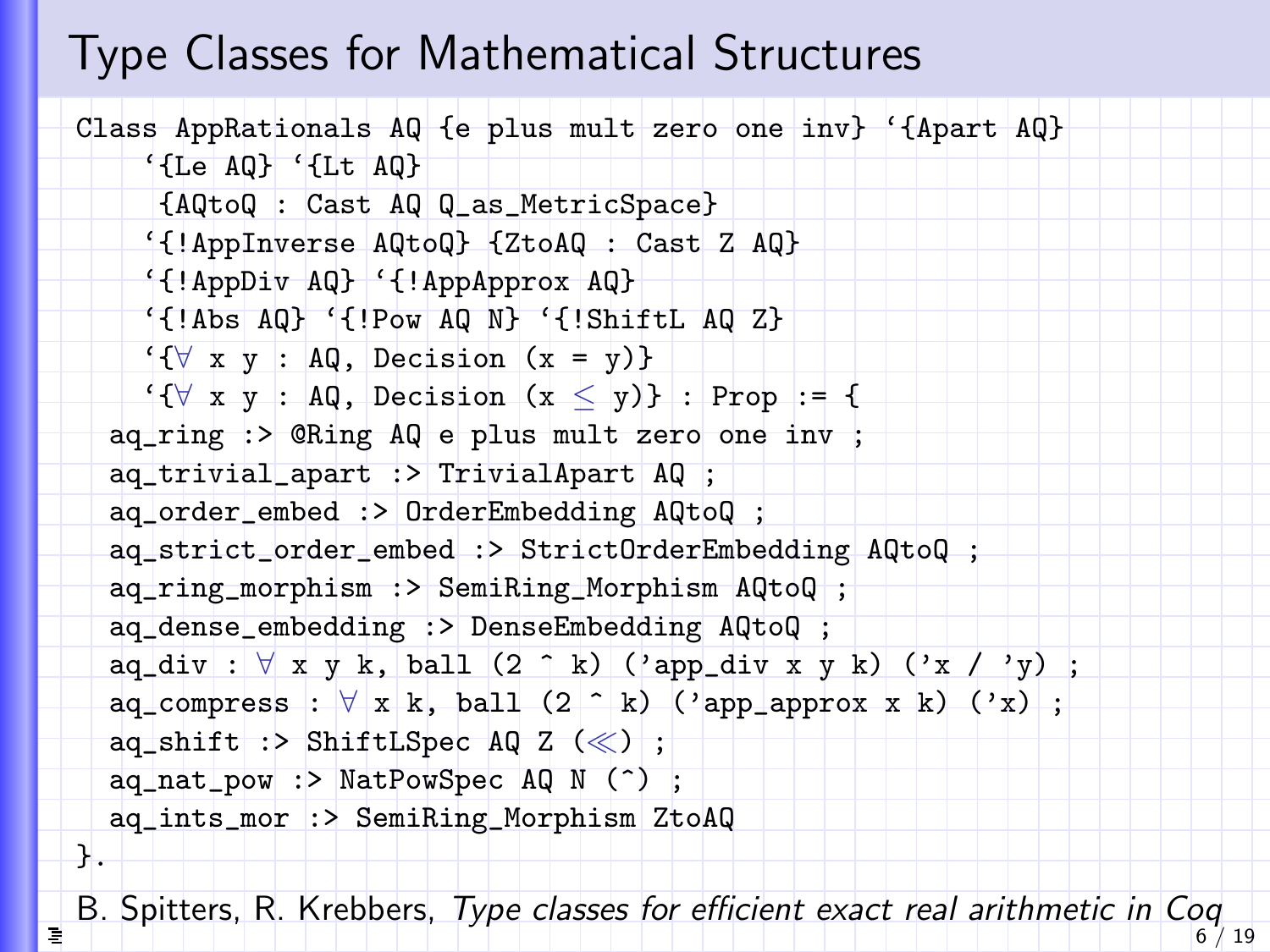#### Instances of Approximate Rationals

```
Record Dyadic Z := dyadic \{ mant: Z; expo: Z \}.
```

```
Represents \texttt{mant} \cdot 2^{\texttt{expo}}
```

```
Instance dy_mult: Mult Dyadic :=
  \lambda x y, dyadic (mant x * mant y) (expo x + expo y).
```

```
Instance : AppRationals (Dyadic bigZ).
```

```
Instance : AppRationals bigQ.
```

```
Instance : AppRationals Q.
```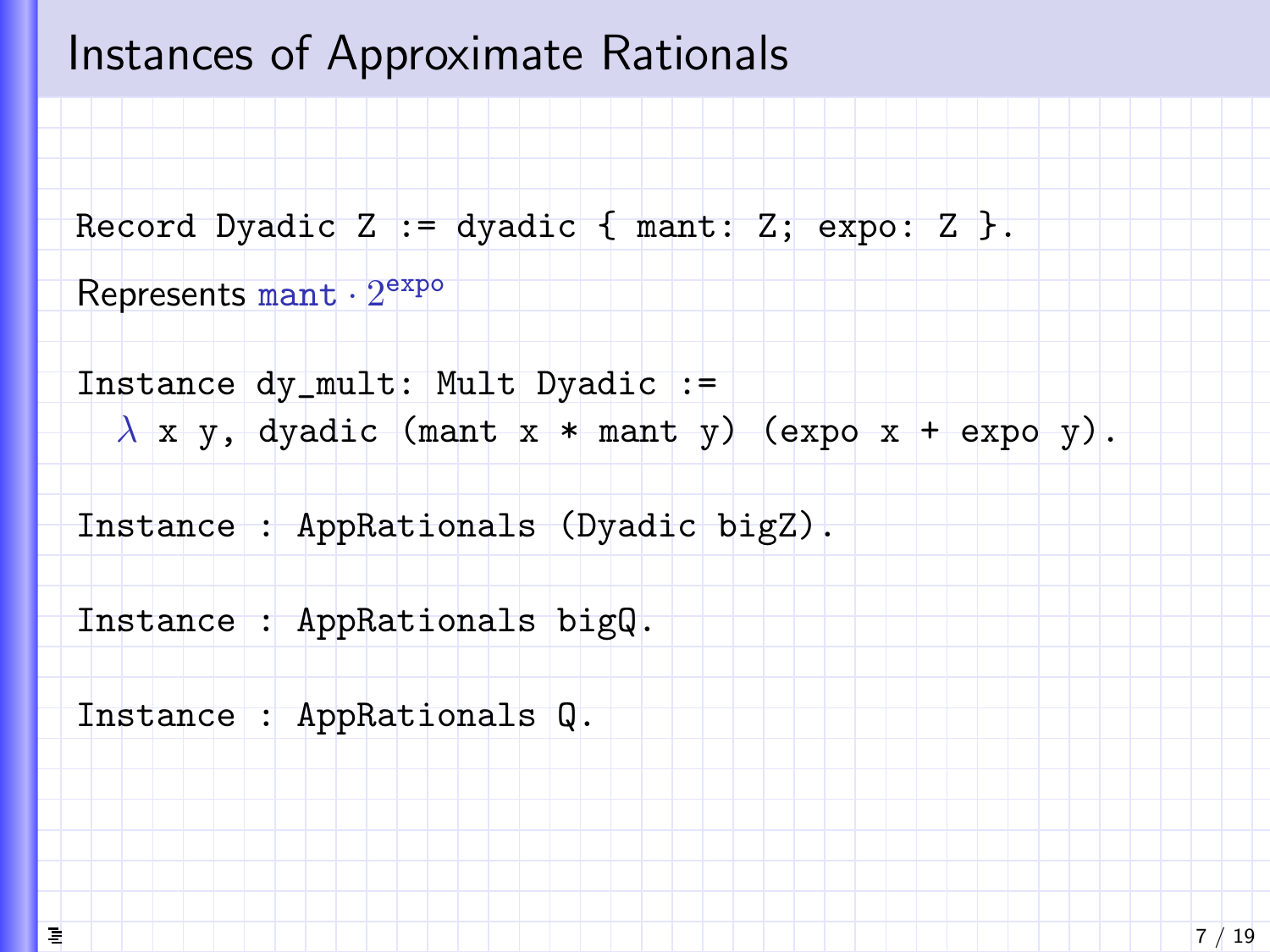<span id="page-7-0"></span>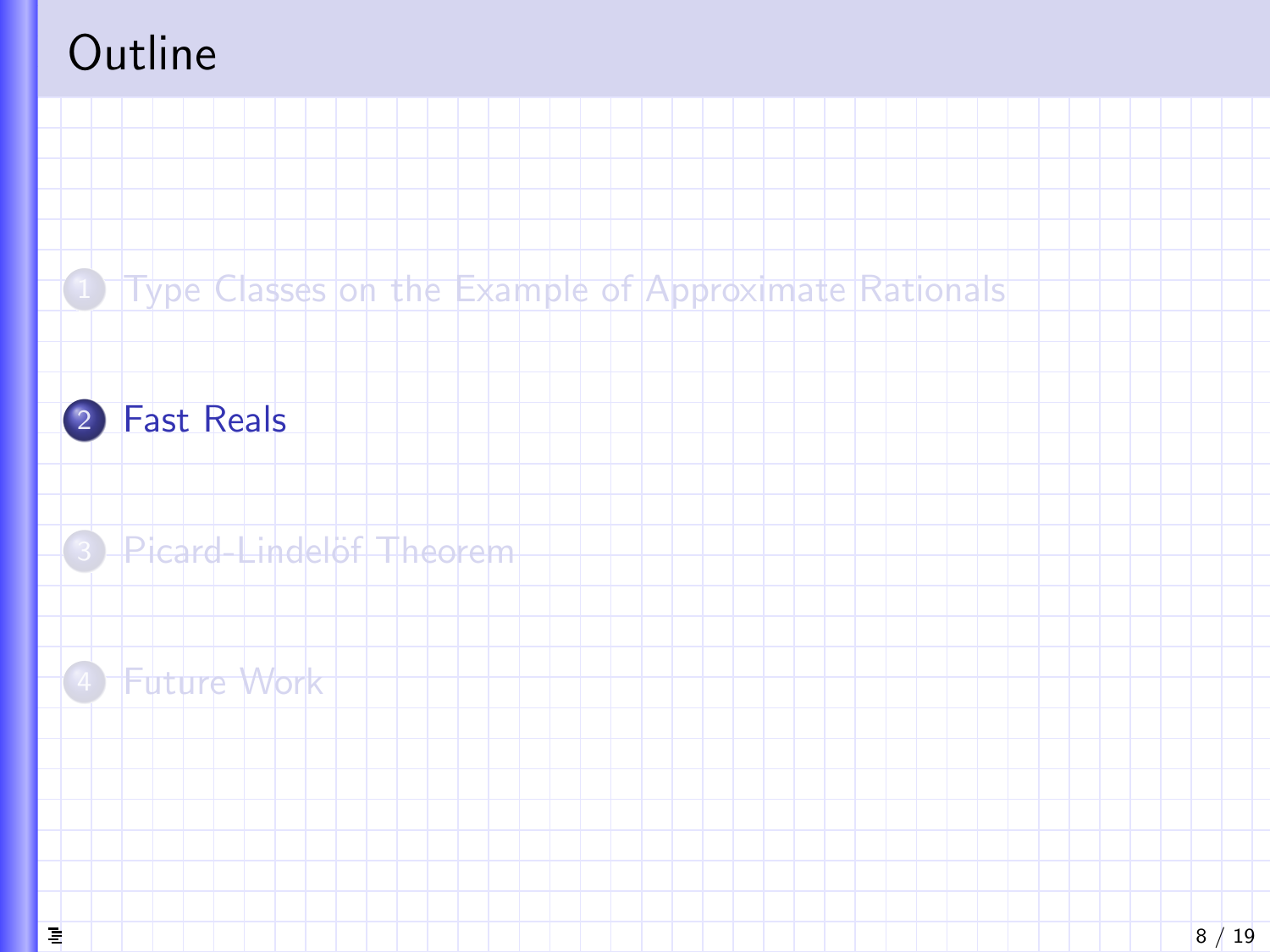## Metric Spaces

Let  $(X, d)$  where  $d: X \to X \to \mathbb{R}$  be a metric space.

Let  $Brxy$  denote  $d(x, y) \leq r$ .

A function  $f: \mathbb{Q}^+ \to X$  is called regular if  $\forall \varepsilon_1 \varepsilon_2 : \mathbb{O}^+, B(\varepsilon_1 + \varepsilon_2)(f \varepsilon_1)(f \varepsilon_2).$ 

The completion  $\mathfrak{C} X$  of X is the set of regular functions.

Let X and Y be metric spaces. A function  $f: X \to Y$  is called uniformly continuous with modulus  $\mu$  if  $\forall \varepsilon : \mathbb{Q}^+ \forall x_1 x_2 : X, B(\mu \varepsilon) x_1 x_2 \rightarrow B \varepsilon(fx_1)(fx_2).$ 

If  $x_1, x_2 : \mathfrak{C} X$ , let  $B_{\mathfrak{C} X} \varepsilon x_1 x_2 : = \forall \varepsilon_1 \varepsilon_2 : \mathbb{Q}^+$ ,  $B_X(\varepsilon_1 + \varepsilon + \varepsilon_2)(x_1 \varepsilon_1)(x_2 \varepsilon_2)$ 

Metric spaces with uniformly continuous functions form a category.

Completion forms a monad in the category of prelength spaces and uniformly continuous functions.

R. O'Connor, extending work by E. Bishop.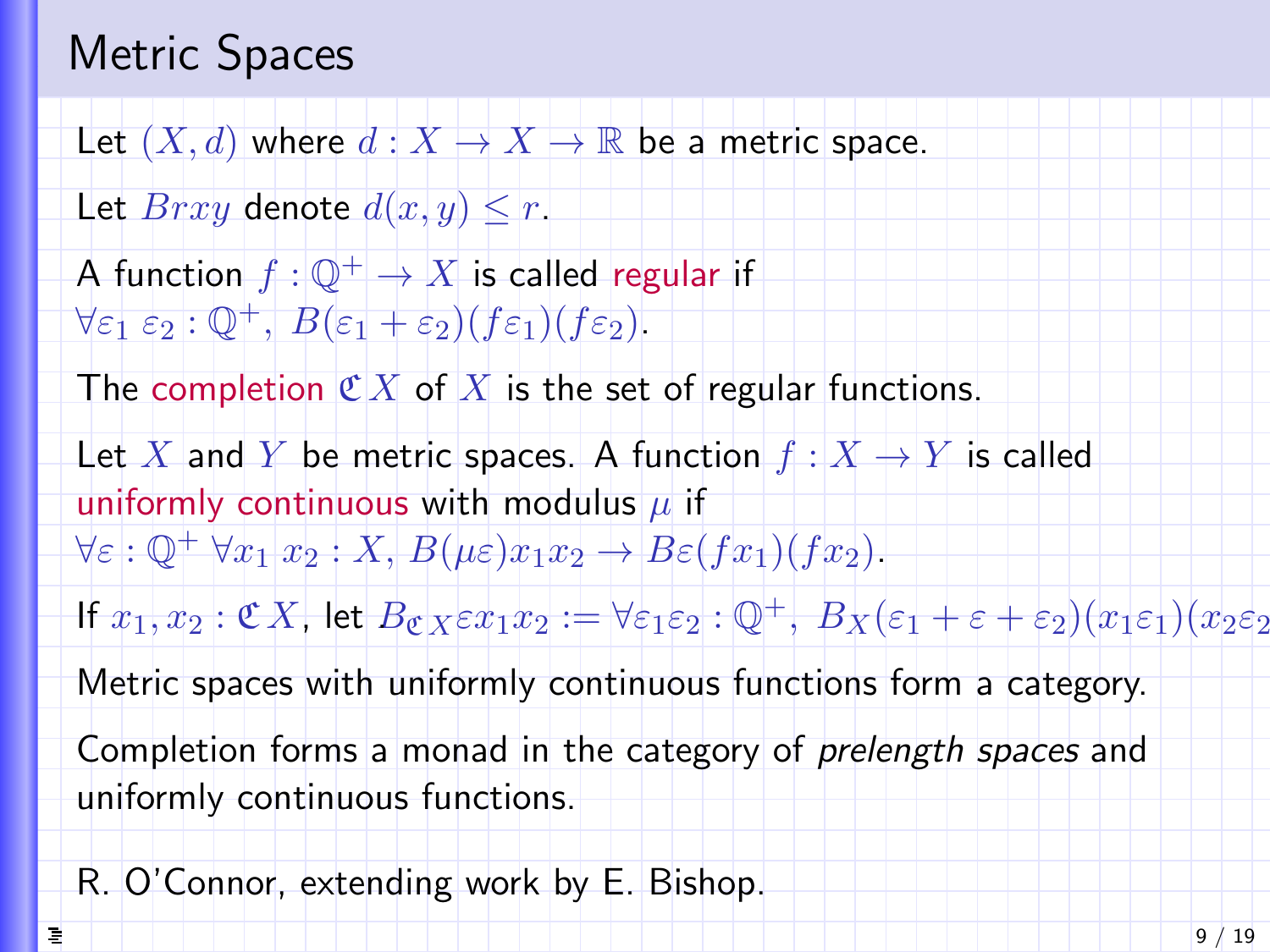### Completion as a Monad

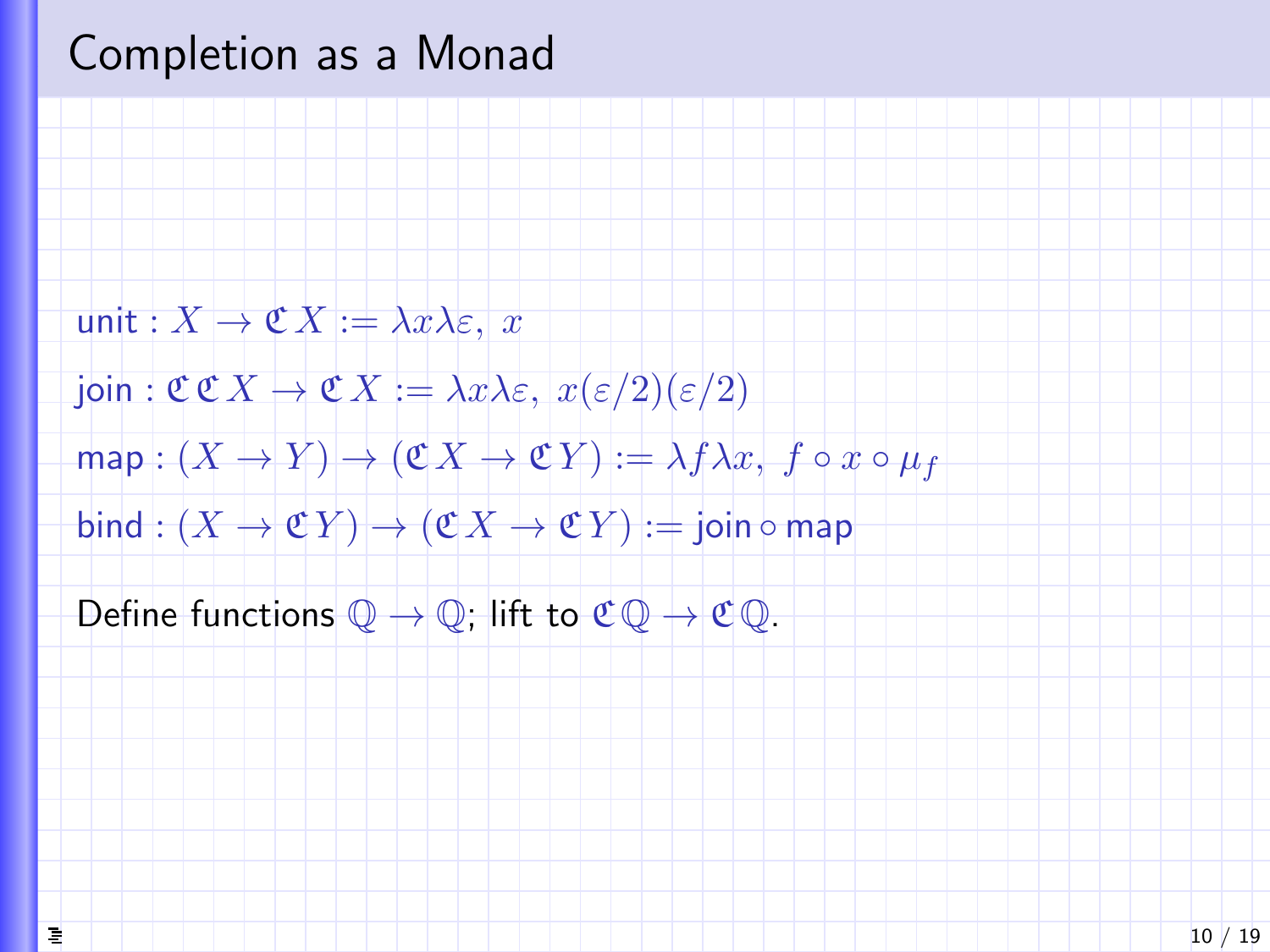### Efficient Reals

In CoRN, MetricSpace is a regular Record, not a type class.

```
Coq < Check Complete.
Complete : MetricSpace -> MetricSpace
```
Coq < Check Q\_as\_MetricSpace. Q\_as\_MetricSpace : MetricSpace

Coq < Check AQ\_as\_MetricSpace. AQ\_as\_MetricSpace : ∀ (AQ : Type) ..., AppRationals AQ -> MetricSpace

Coq < Definition CR := Complete Q\_as\_MetricSpace.

Coq < Definition AR := Complete AQ\_as\_MetricSpace.

AR is an instance of Zero, Plus, Le, Field,

[F](#page-0-0)ullPseudoSemiRingOrder, etc., from the MathClasses library.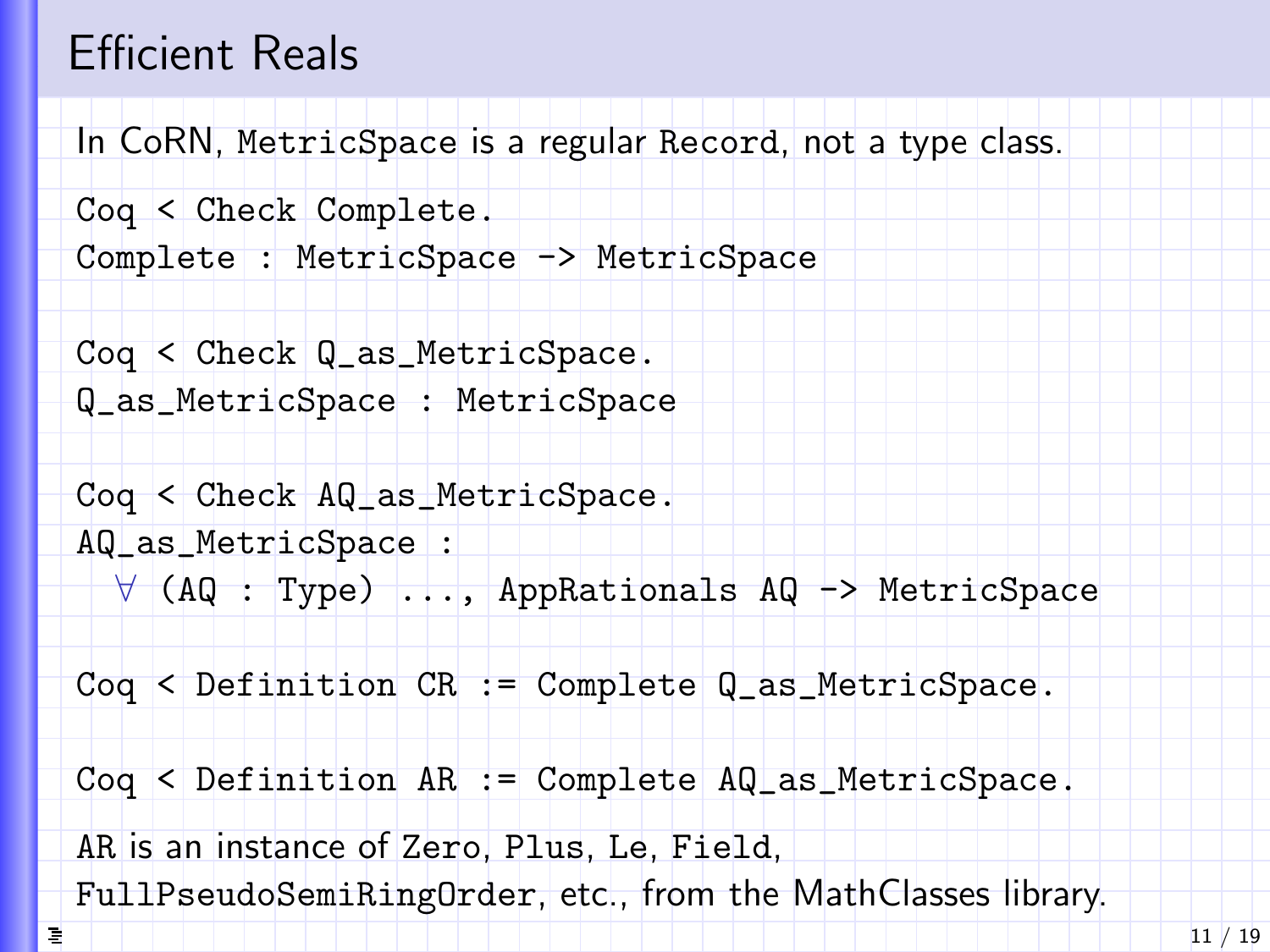<span id="page-11-0"></span>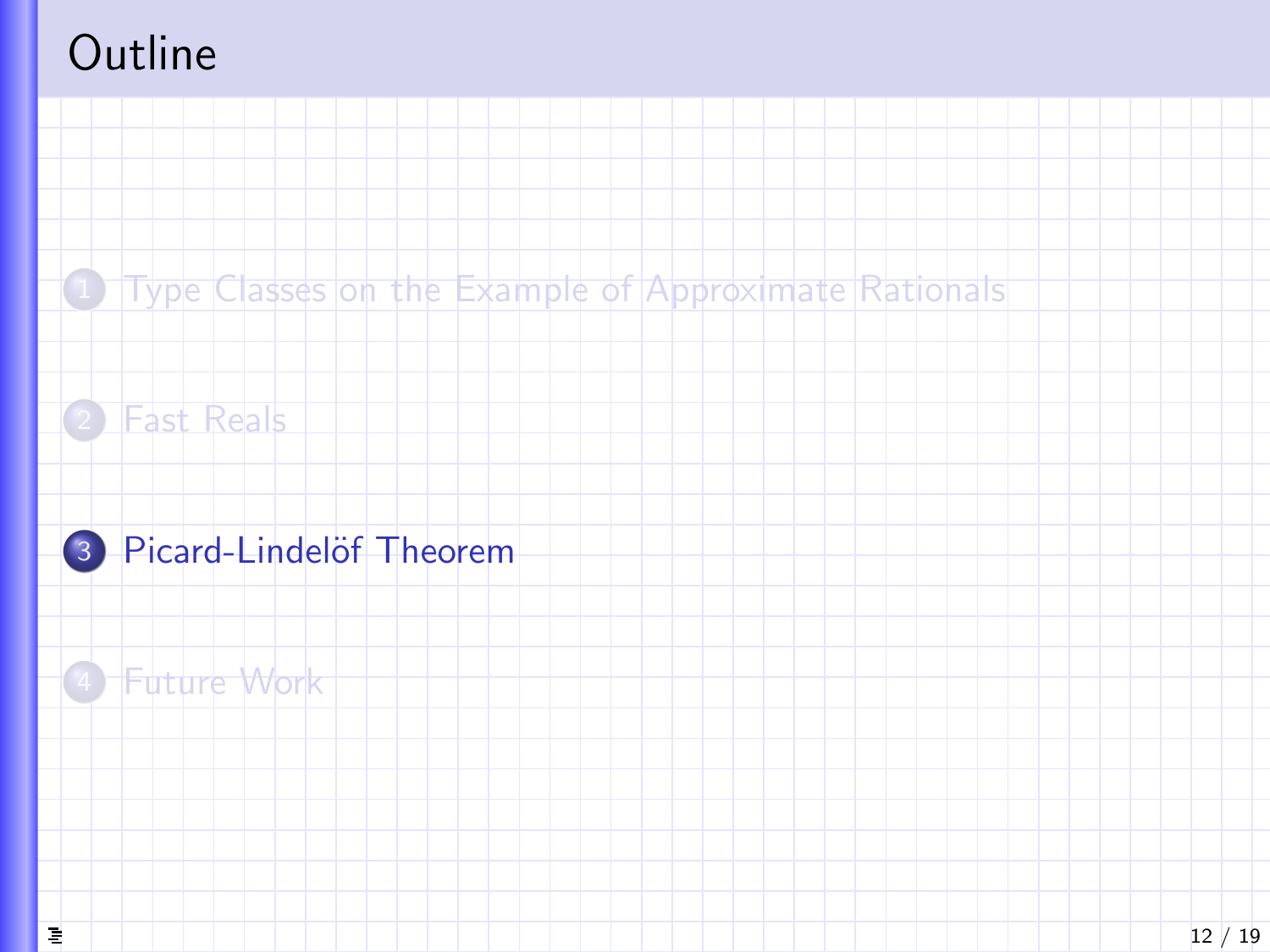### Banach Fixpoint Theorem

#### Theorem

Let X be a complete metric space and let  $f : X \to X$  be a contraction, i.e.,  $\forall x_1 x_2 : X \forall r : \mathbb{Q}, \; Brx_1x_2 \rightarrow B(qr)(fx_1)(fx_2)$  for some  $0 \leq q < 1$ . Then f has a unique fixpoint.

#### Already implemented

Uses MetricSpaceClass, CompleteMetricSpaceClass,

IsUniformlyContinuous, IsContraction type classes

Based on the unfinished work by E. van der Weegen and B. Spitters.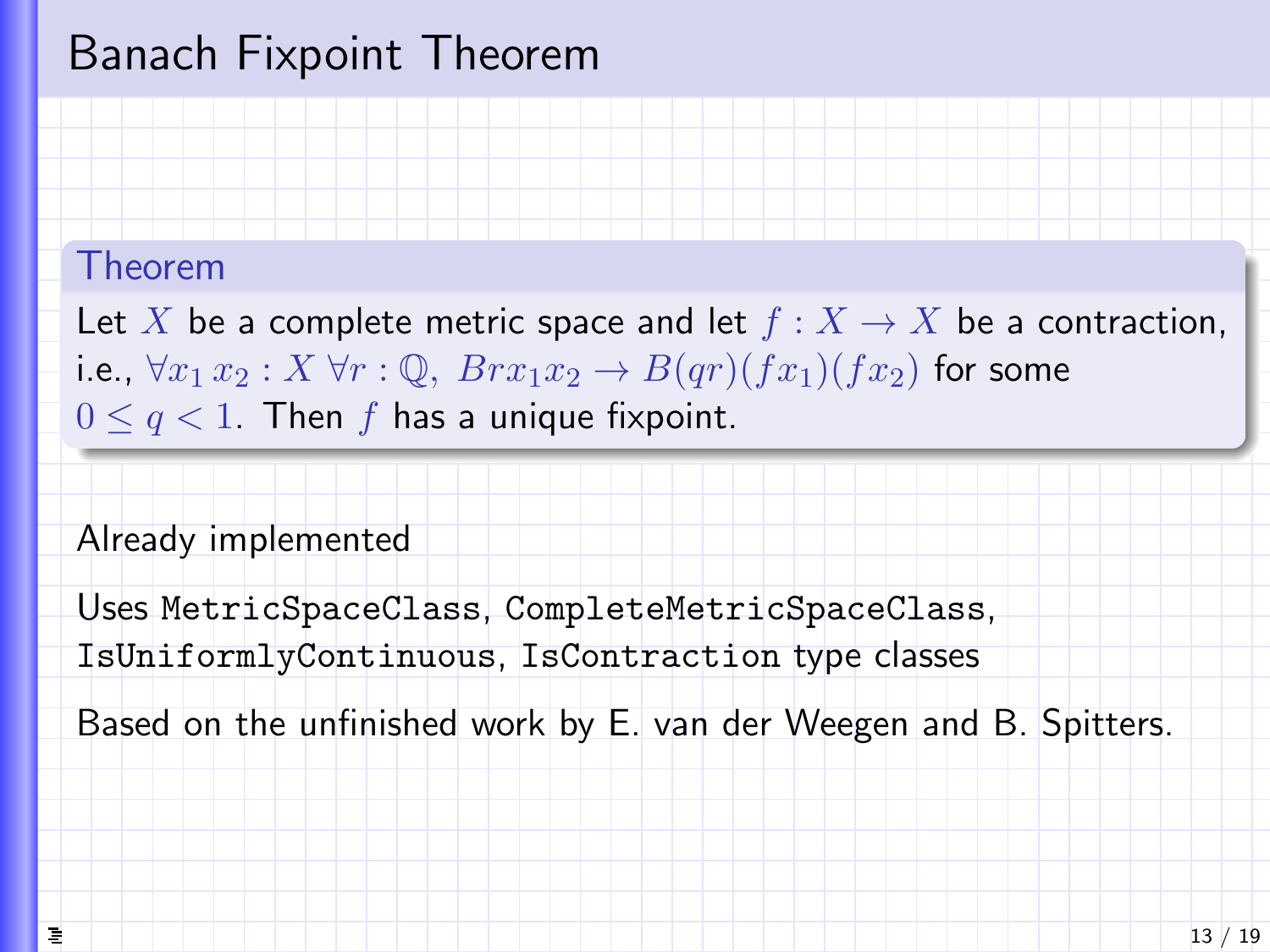### Picard-Lindelöf Theorem

#### Theorem

Consider the initial value problem

$$
y'(x) = F(x, y(x)), y(x_0) = y_0 \tag{1}
$$

Suppose that F is continuous in x and Lipschitz continuous in  $y$ , i.e.,  $\forall x_1 x_2 : X \forall r : \mathbb{Q}, \; Brx_1x_2 \rightarrow B(Lr)(fx_1)(fx_2)$  for some  $0 \leq L$ . Then there exists an  $\varepsilon > 0$  such that the problem has a unique solution on  $[x_0 - \varepsilon, x_0 + \varepsilon]$ .

(1) is equivalent to

$$
y(x) = y(x_0) + \int_{x_0}^{x} F(t, y(t)) dt
$$
 (2)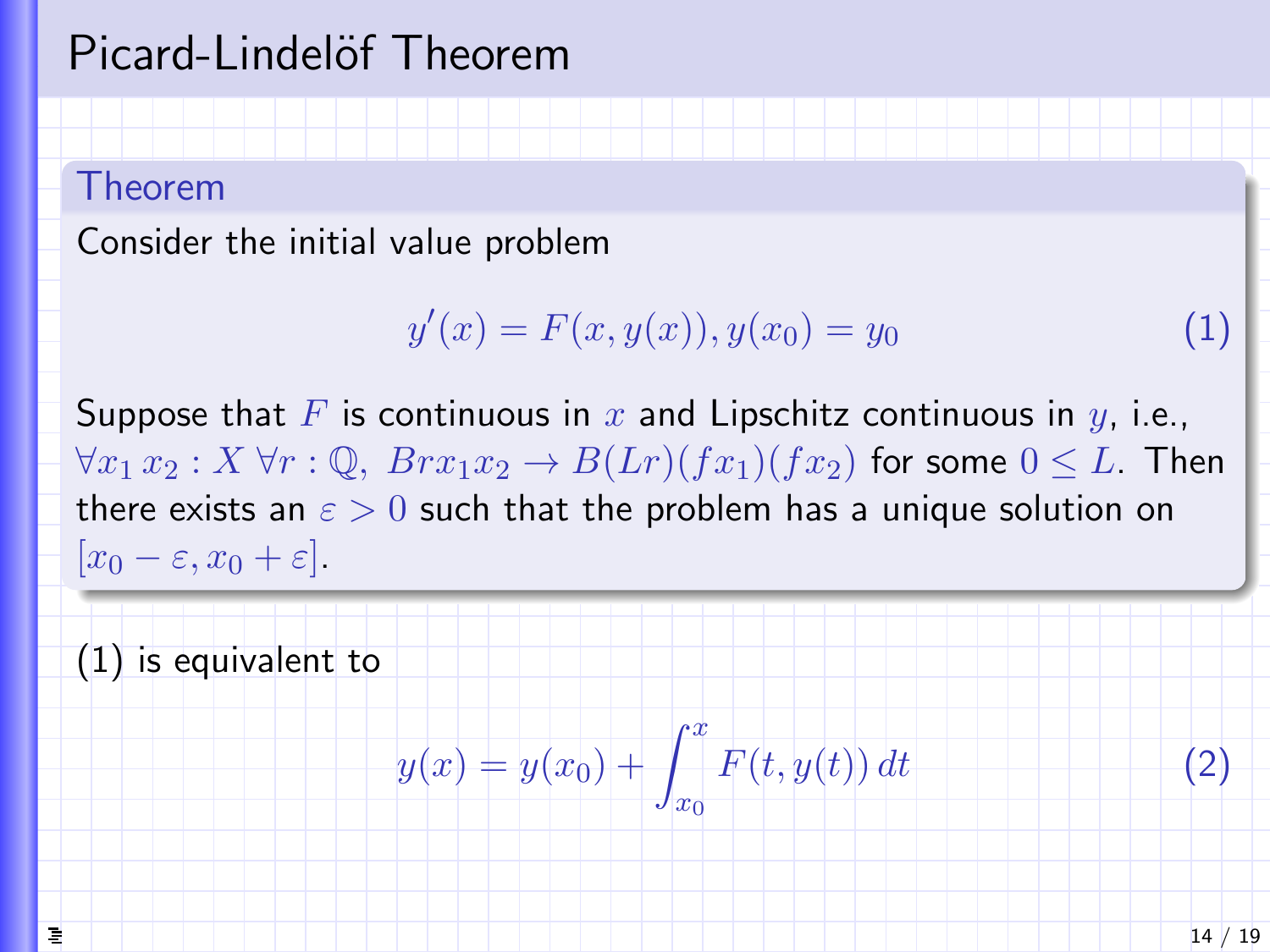#### Picard-Lindelöf Theorem



Then for every  $\Delta y > 0$  there exists a  $\Delta x > 0$  such that  $T$  is a contraction on (locally) uniformly continuous functions that map  $[x_0 - \Delta x, x_0 + \Delta x]$  to  $[y_0 - \Delta y, y_0 + \Delta y]$ . By the Banach fixpoint theorem,  $T$  has a fixpoint.

Initial implementation uses CR (inefficient), existing code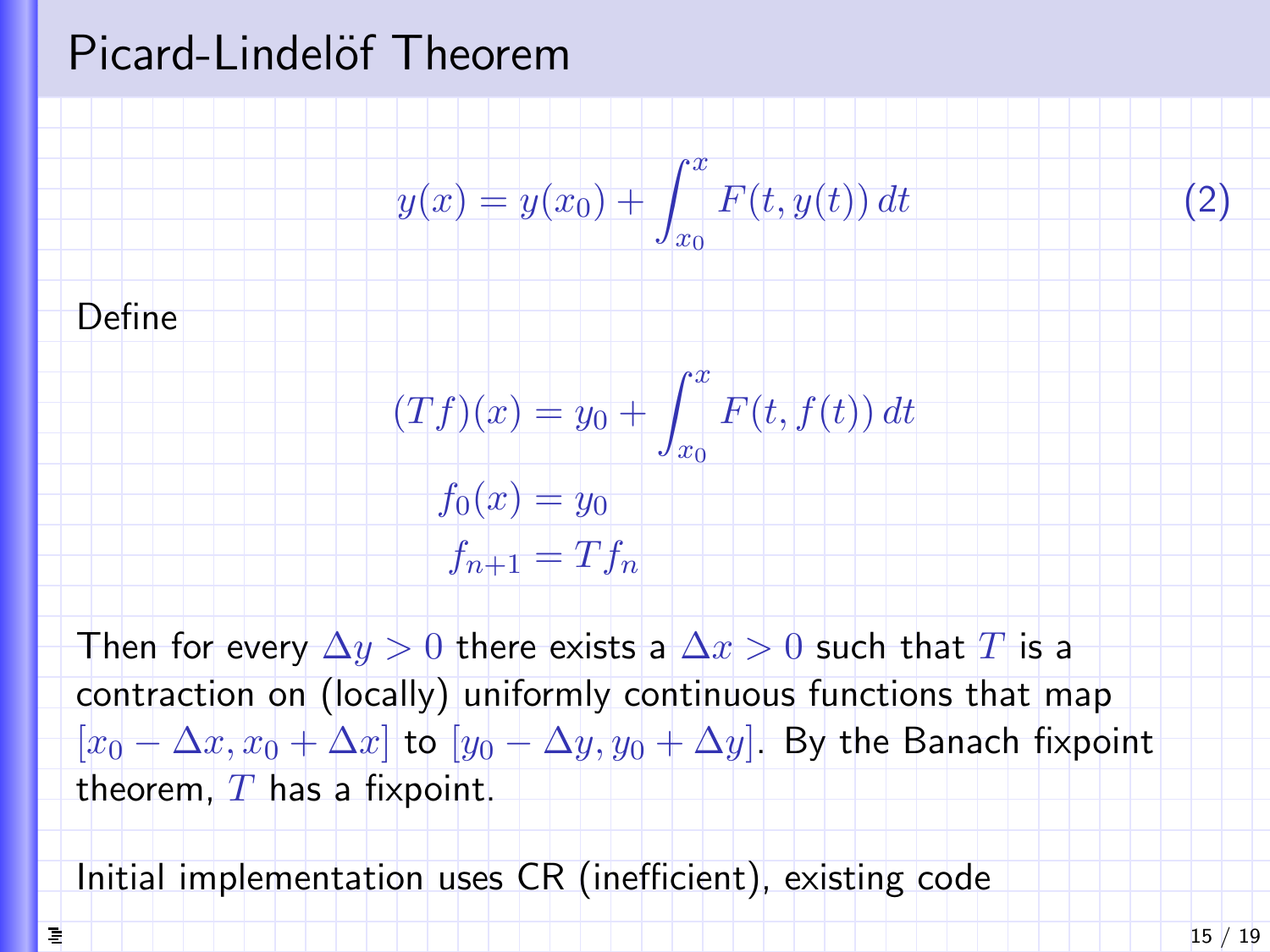#### Integral

Following M. Bridger, Real Analysis: A Constructive Approach. Class Integral  $(f: Q \rightarrow CR)$  := integrate: forall (from: Q) (w: QnonNeg), CR.

Notation " $\int$ " := integrate.

```
Class Integrable '{!Integral f}: Prop := {
  integral_additive:
    forall (a: Q) b c, \int f a b + \int f (a + b) c == \int f a (b + c);
```
 $integral_bounded\_prim: for all (from: Q) (width: Qpos) (mid: Q)$ (forall x, from  $\leq x \leq$  from + width -> ball r (f x) mid) -> ball (width  $*$  r) ( $\int f$  from width) (width  $*$  mid);

```
integral_wd :>
    Proper (Qeq ==) QnonNeg.eq ==> Qst_eq CRasCSetoid) (f f)}.
Earlier (abstract, but slower) implementation of integral by R. O'Connor and
B. Spitters.
                                                                      16 / 19
```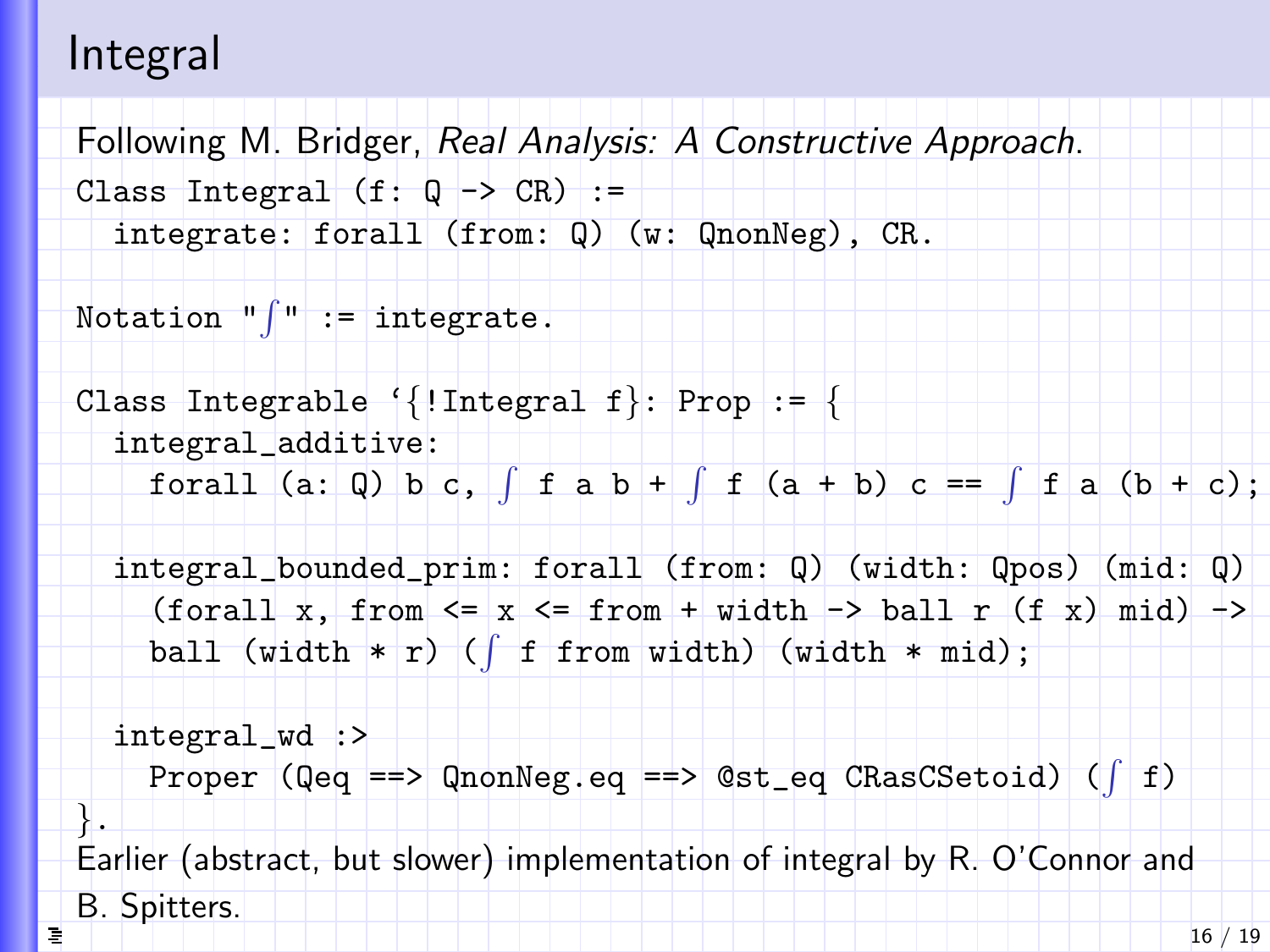## **Complexity**

Rectangle rule:  $\int_0^b$  $\leq \frac{(b-a)^3}{24}$  $\frac{1}{1}$  $f(x) dx - f(a)(b - a)$  $\frac{1}{24}$  M a where  $|f''(x)| \leq M$  for  $a \leq x \leq b$ .  $\sqrt{(b-a)^3M}$ Number of intervals to have the error  $\leq \varepsilon$ :  $\geq$  $24\varepsilon$ Simpson's rule:  $\int_0^b$  $\leq \frac{(b-a)^5}{2000}$  $\overline{\mathcal{I}}$  $f(x) dx - \frac{b-a}{c}$  $\int f(a) + 4f\left(\frac{a+b}{a}\right)$  $\bigg) + f(b)\bigg)\bigg|$  $\frac{1}{2880}M$ 6 2 a where  $|f^{(4)}(x)|\leq M$  for  $a\leq x\leq b.$ T. Coquand, B. Spitters. A constructive proof of Simpson's Rule, 2012 Number of intervals:  $\geq \sqrt[4]{\frac{(b-a)^5 M}{20000}}$ 2880ε The number of points grows exponentially with the number of [s](#page-0-0)ignificant digits. э 17 / 19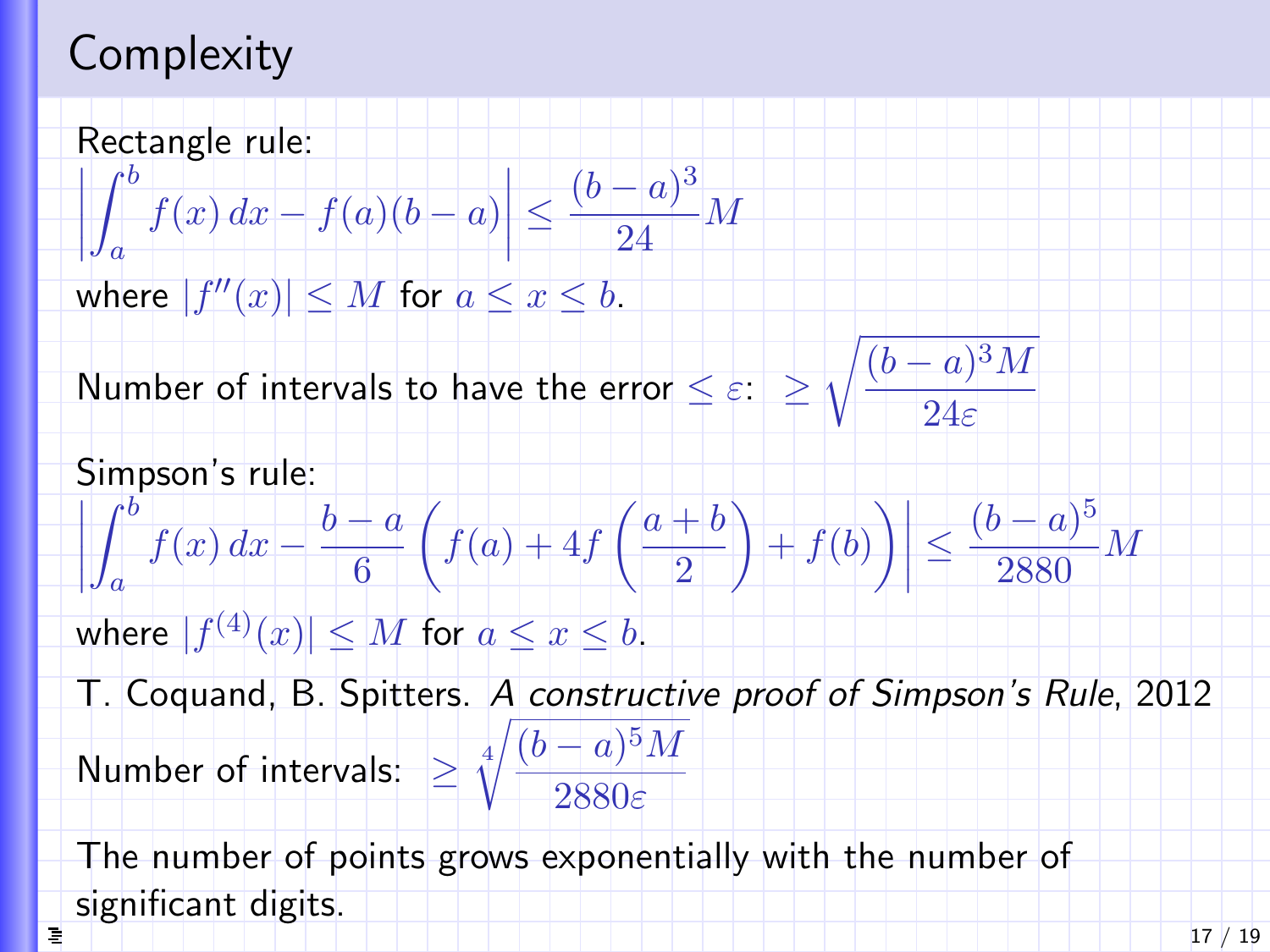<span id="page-17-0"></span>